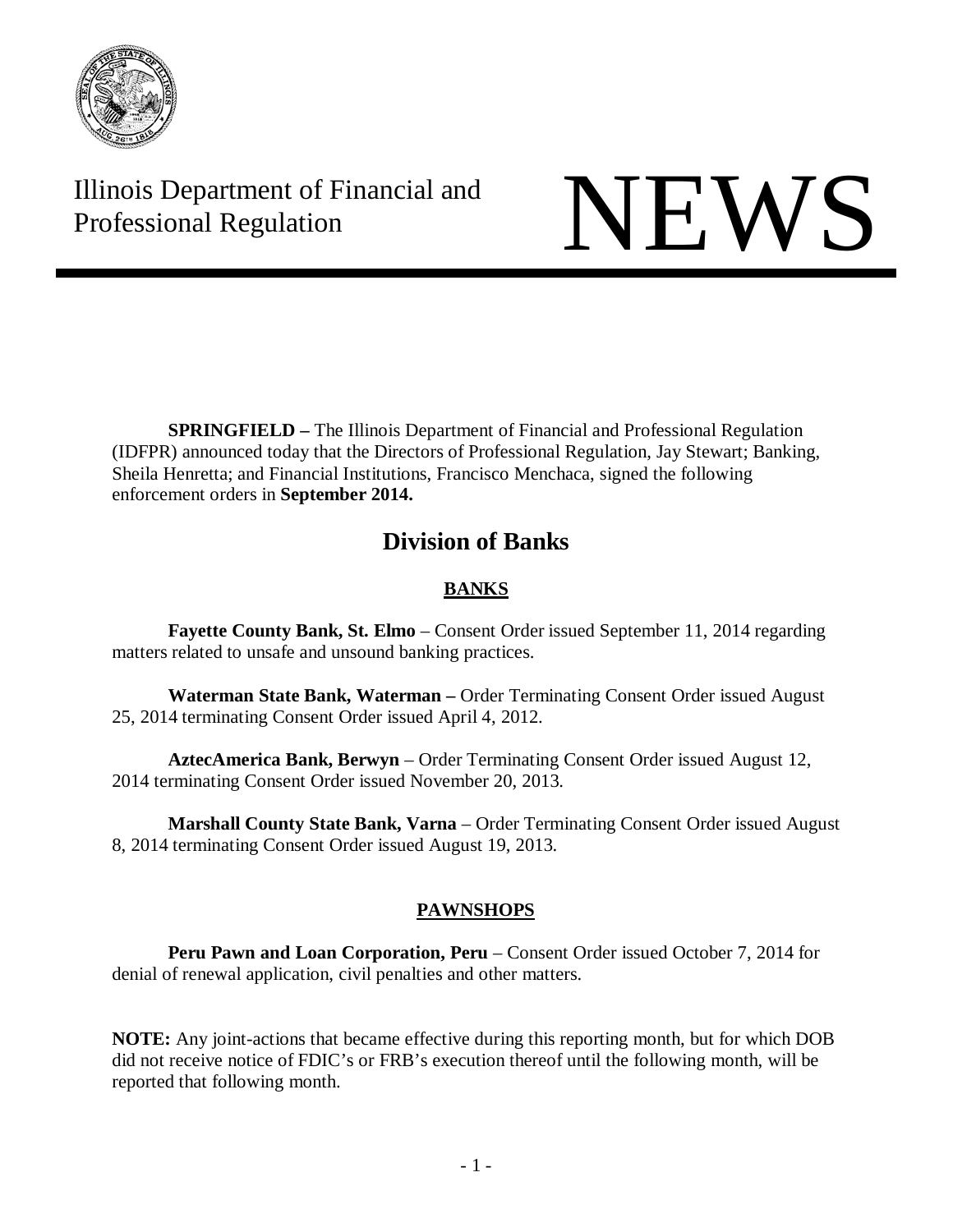## **RESIDENTIAL LENDING**

**Nationwide Mortgage & Realty, LLC, Lombard** – residential mortgage license (MB.6760210) is fined \$150.00 for failure to timely submit 2013 financial statements and pay its late audit fee. (This Order is currently Under Appeal)

# **Division of Professional Regulation**

# **APPRAISER**

**Lawrence Starkman, Evanston** – certified general real estate appraiser license (553- 000165) indefinitely suspended for a minimum of ten years for developing and communicating an appraisal of property that contained numerous errors and omissions which led to a misleading appraisal.

**Donald Hall, St. Louis, MO** – certified residential real estate appraiser license (556-004164) fined \$500 and must complete coursework for failure to complete the continuing education requirement.

**Gayle Miller, Plainfield** – certified residential real estate appraiser license (556-003517) reprimanded due to her aiding and abetting the unlicensed practice of real estate appraisal and submitting a false verification of inspection.

**Edward Miller, Plainfield** – associate real estate trainee appraiser license (557-004755) reprimanded due to his engagement in the practice of real estate appraisal while his license was in an expired status.

# **ARCHITECTS, LAND SURVEYORS, PROFESSIONAL ENGINEERS AND STRUCTURAL ENGINEERS**

**Dominick Bliznick, Algonquin** – land surveyor license (035-003390) placed in refuse to renew status after he continued to practice without an active license.

**Charles Sado, Melrose Park** – professional engineer intern license (061-029228) suspended for being more than 30 days delinquent in the payment of child support.

# **AUCTIONEER**

**Barbara Koreman, Barrington** – auctioneer license (441-001559) suspended and fined \$1,000 for providing auction services using an assumed business name that was not registered with the Department, providing auction services without a written contract, and failing to account for, remit, or return money and property belonging to another acquired through the practice of auctioneering.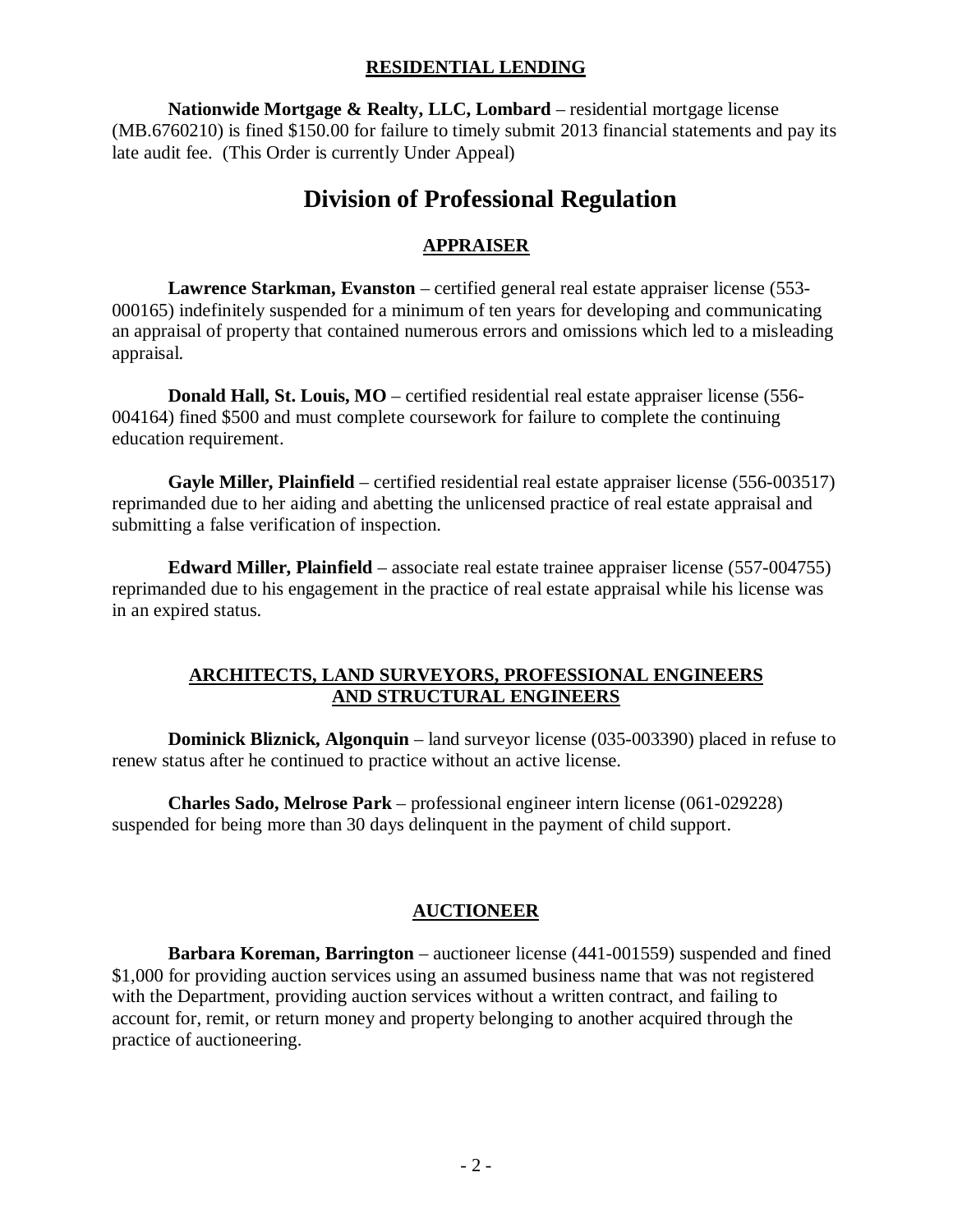## **BARBER, COSMETOLOGY, ESTHETICS AND NAIL TECHNOLOGY**

**Keenen Danzy, Chicago** – barber license (006-064295) suspended for being more than 30 days delinquent in the payment of child support.

**Gerald Denton, Rockford** – barber license (006-063124) suspended for being more than 30 days delinquent in the payment of child support.

**Justin Pettis, Quincy** – barber license (006-063969) suspended for being more than 30 days delinquent in the payment of child support.

**Kyle Rohweder, Oneida** – barber license (006-064621) suspended for being more than 30 days delinquent in the payment of child support.

**Antonio Taylor, Chicago** – barber license (006-064724) issued and placed on nonreporting probation for six months due to a criminal conviction.

**Wayne Washington, Washington Park** – barber license (006-061172) suspended for being more than 30 days delinquent in the payment of child support.

**Dontonio Wells, Chicago** – barber license (006-063776) suspended for being more than 30 days delinquent in the payment of child support.

**Robert Crader, Riverside, IA** – cosmetologist license (011-307241) issued and placed on probation for three years based on felony convictions and unprofessional conduct.

**Maria Gonzalez, Chicago** – cosmetologist license (011-244268) reprimanded and fined \$500 after a Department investigator witnessed an unlicensed cosmetologist practicing in Respondent's salon and uncovered that the salon was not licensed.

**Katia Guzman, Carol Stream** – cosmetologist license (011-304715) reprimanded and fined \$1,000 after a Department investigator witnessed unlicensed cosmetologists practicing in respondent's salon and uncovered that salon was not licensed.

**Anita Hoffman, Zion** – cosmetologist license (011-269837) placed in refuse to renew status for failure to complete the continuing education requirement for renewal.

**Billie Iannotti, Bloomingdale** – cosmetologist license (011-248231) indefinitely suspended for a minimum of 60 days and fined \$500.00 and required to complete 14 hours of continuing education for failure to comply with the continuing education requirement and submitting altered certificates.

**Ginny Jordan, Springfield** – cosmetologist license (011-294114) restored to probation for six months effective upon payment of fees and filing of forms.

**Melody Lendino, Round Lake** – cosmetologist license (011-213172) placed in refuse to renew status and fined \$290 for failure to complete the required continuing education requirement for renewal.

**Tracy Marrier, Bourbonnais** – cosmetologist license (011-282188) reprimanded and fined \$200 for practicing when her license had lapsed.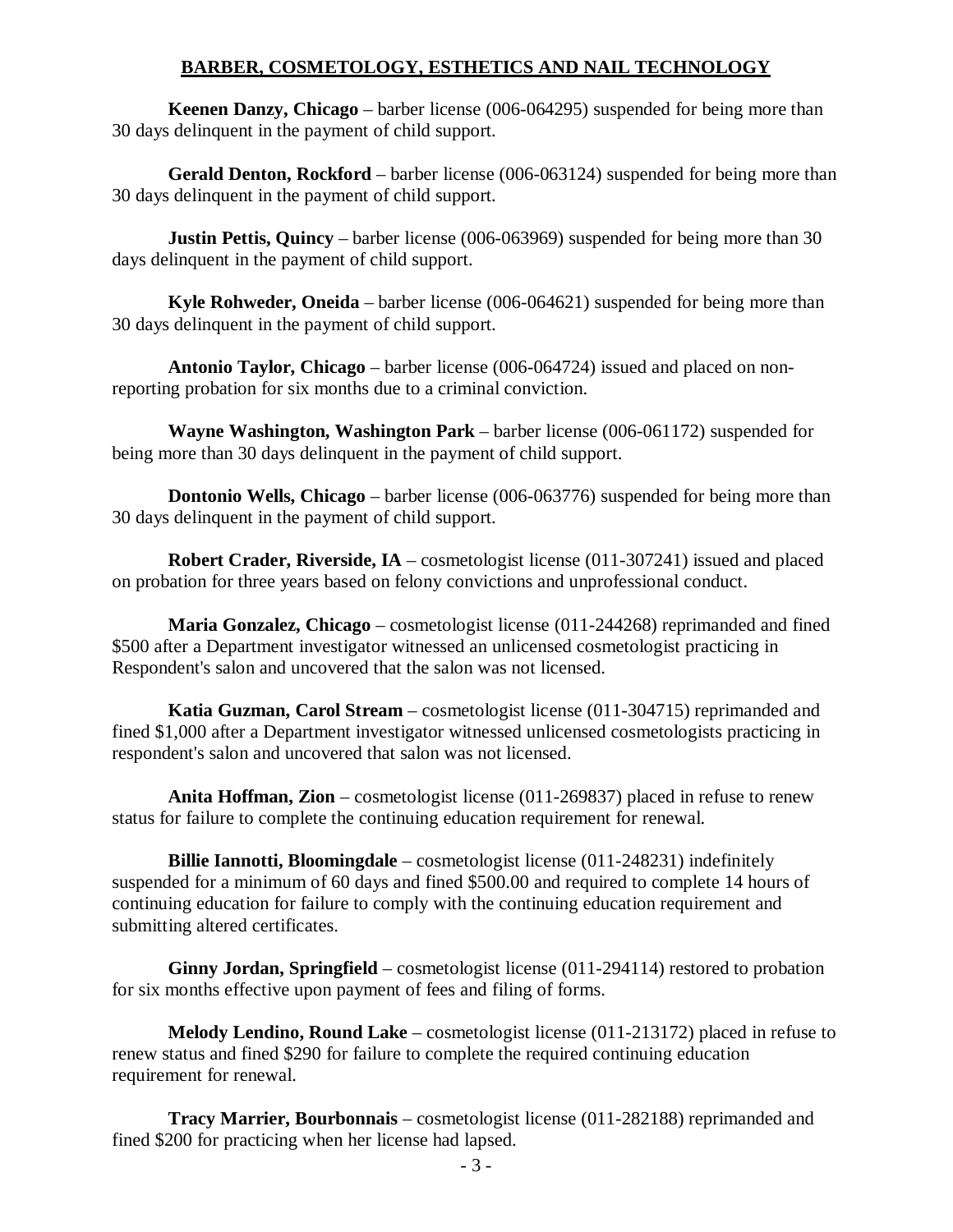**Hortensia Ortega, Berwyn** – cosmetologist license (011-281950) reprimanded with coursework and fined \$290 for failure to complete the continuing education requirement for renewal.

**Cynthia Sanchez**, **Chicago** – cosmetologist license (011-275506) reprimanded with coursework and fined \$290 for failure to complete continuing education requirement for renewal.

**Jacqueline Withers, Gross Pointe Farms, MI** – cosmetologist license (011-272795) reprimanded with coursework and fined \$290.00 for failure to complete required continuing education hours

**Nikole Verdin, Bensenville** – esthetician license (131-010175) issued and placed on probation for one year based on felony conviction and unprofessional conduct.

**Dung Le, Macomb** – nail technician license (169-018674) reprimanded and fined \$350 due to unlicensed practice of salon, aiding and abetting unlicensed practice and for a client who sustained injuries after receiving services from respondent's salon.

**Maru VIP Cutz, Chicago** – salon license (189-007953) placed on probation for one year and fined \$1,000 due to unsanitary conditions and aiding and assisting unlicensed practice of cosmetology.

**Northlake Fadez, Northlake** – salon license (189-015893) reprimanded upon issuance and fined \$500 based on salon operation prior to licensure.

**Gio Cao, Chicago** – (unlicensed) ordered to cease and desist the unlicensed practice of nail technology.

**Rotissa Clark, Decatur** – (unlicensed) ordered to cease and desist the unlicensed practice of cosmetology.

**Amy Mazzotti, Decatur** – (unlicensed) ordered to cease and desist the unlicensed practice of cosmetology.

**Alllison Oldham, Decatur** – (unlicensed) ordered to cease and desist the unlicensed practice of cosmetology.

**Ignacio Venegas, Addison** – (unlicensed) ordered to cease and desist the unlicensed practice of barbering .

**Maria Zermeno, Addison** – (unlicensed) ordered to cease and desist the unlicensed practice of cosmetology.

**Carlos Zuniga, Glendale Heights** – (unlicensed) ordered to cease and desist unlicensed practice of barbering.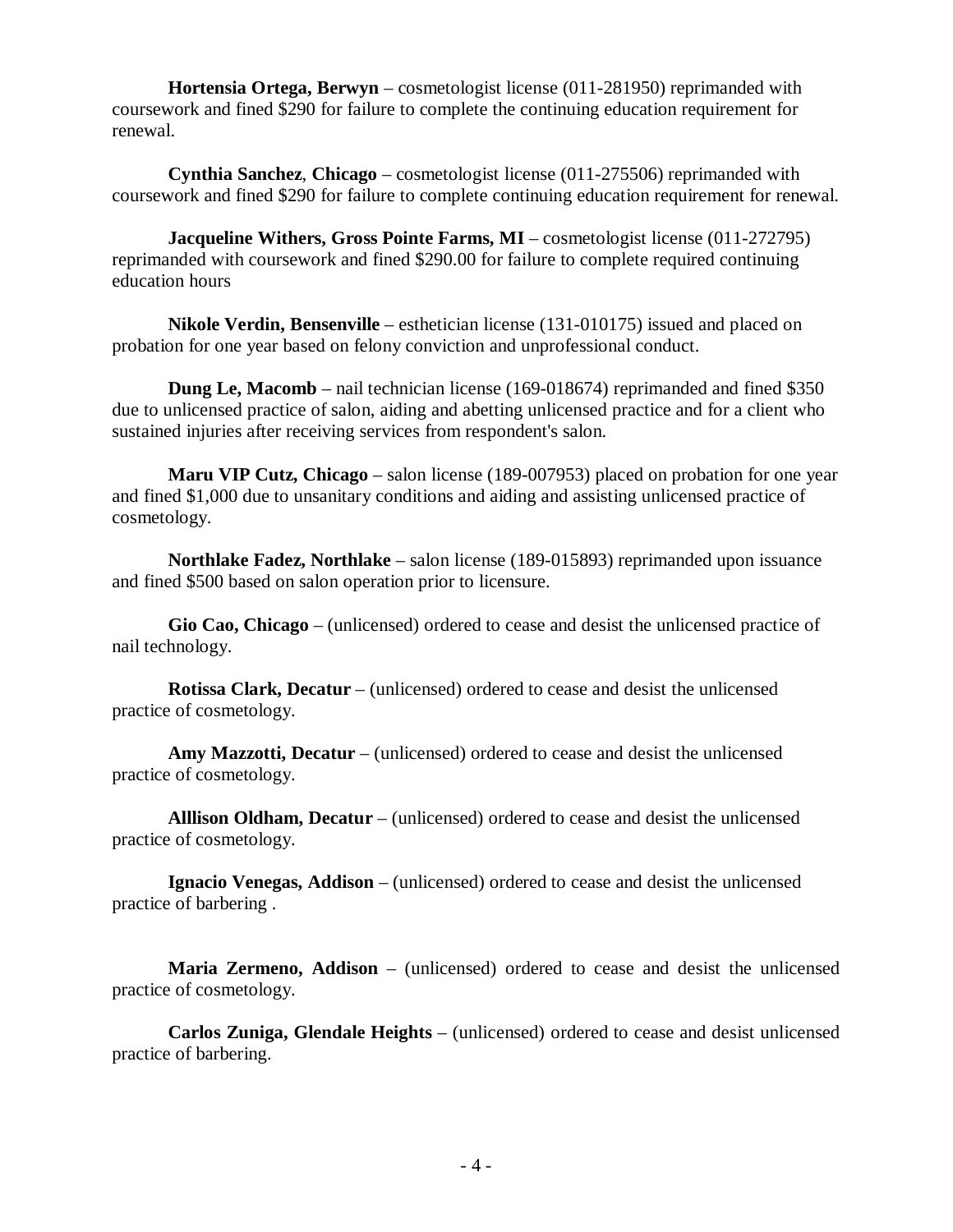#### **COLLECTION AGENCY**

**Allied Interstate, Pampanga, Philippines** – collection agency branch office license (009-001454) issued and placed on probation to run concurrent with probation imposed on primary license based on prior discipline by Illinois on primary collection agency license.

**Allied Interstate, Pampanga, Philippines** – collection agency branch office license (009-001453) issued and placed on probation to run concurrent with probation imposed on primary license based on prior discipline by Illinois on primary collection agency license.

#### **DENTAL**

**Husam Al-Dairi, Addison** – dental license (019-023156) reprimanded with conditions for abandonment of patients.

#### **DETECTIVE, ALARM, SECURITY, FINGERPRINT VENDOR AND LOCKSMITH**

The following individuals' permanent employee registration card was suspended for being more than 30 days delinquent in the payment of child support: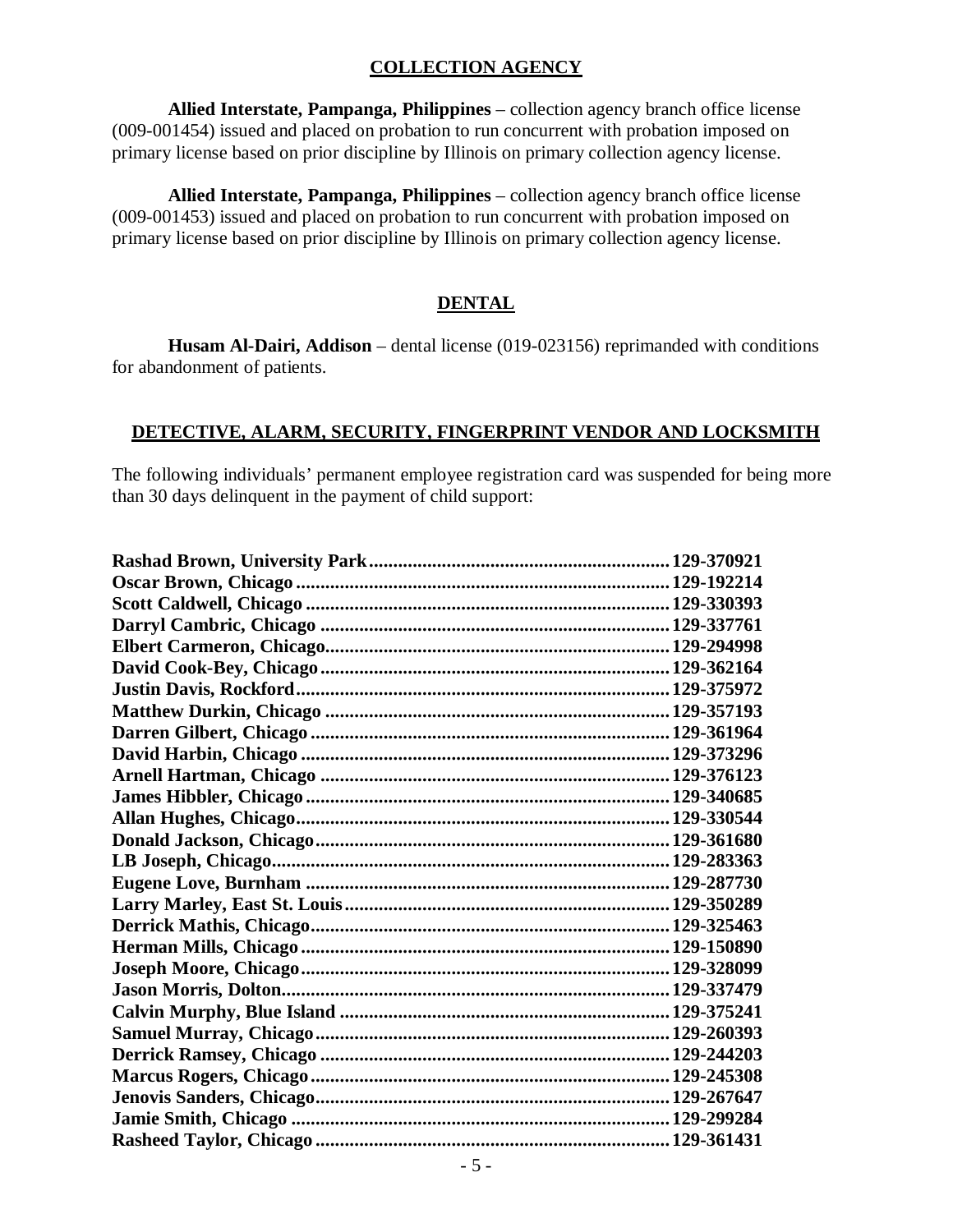**Anthony Arroyo, Chicago** – permanent employee registration card (129-274956) and canine handler technician license (267-000069) suspended for being more than 30 days delinquent in the payment of child support.

**Brandon Booth, Chicago** – permanent employee registration card (129-299727) placed in refuse to renew status following conviction for aggravated unlawful use of a weapon in a vehicle brought to work without authorization. Respondent also failed to report two arrests, one for gang loitering and one for aggravated unlawful use of a weapon in a vehicle and failure to report conviction.

**Christopher Buchanan, Chicago** – permanent employee registration card (129-334417) suspended for six months and fined \$500 for failing to inform the Department of an arrest.

**Kenneth Davis, Chicago** – permanent employee registration card (129-197319) placed on probation for one year due to criminal conviction.

**Jessica Dunlap, Bolingbrook** – permanent employee registration card (129-381788) issued and placed on probation for one year due to criminal conviction.

**Michael Ellul, Mokena** – permanent employee registration card (129-156039) automatically, indefinitely suspended for a minimum of one year following violation of probation.

**John Garcia, Elgin** – permanent employee registration card (129-381786) issued and placed on probation for two years due to criminal conviction.

**Letrecia Hudson, Markham** – permanent employee registration card (129-381784) issued and placed on probation for one year due to criminal conviction.

**Malachi Israel, Robbins** – permanent employee registration card (129-360291) automatically, indefinitely suspended for a minimum of one year following violation of probation.

**Najay Johnson, Chicago** – permanent employee registration card (129-381780) issued and placed on probation for two years due to criminal conviction.

**Sylvester Johnson, Chicago** – permanent employee registration card (129-381781) issued and placed on probation for one year due to criminal conviction.

**Mitchell King, Hobart, IN** – permanent employee registration card (129-380135) issued and placed on probation for one year due to criminal convictions.

**Donald Morris, Justice** – permanent employee registration card (129-381789) issued and placed on probation for one year due to criminal conviction.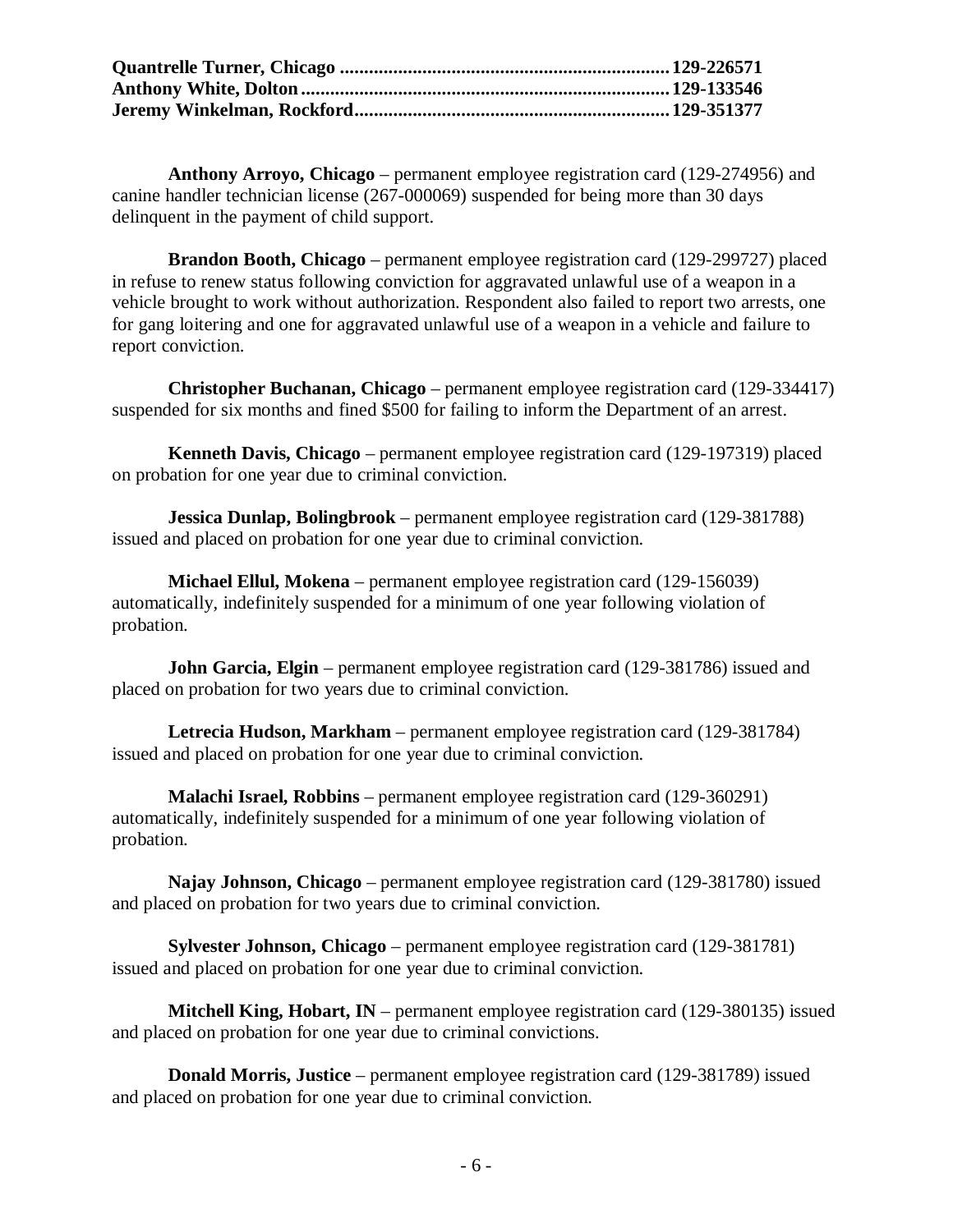**Robert Myers, Chicago** – permanent employee registration card (129-381782) issued and placed on probation for one year due to criminal conviction.

**Jonathan Robinson, Justice** – permanent employee registration card (129-219294) placed on probation for two years due to criminal conviction.

**Damien Snerling, Chicago** – permanent employee registration card (129-381790) issued and placed on probation for three years due to criminal conviction.

**Deshun Williams, Chicago** – permanent employee registration card (129-381787) issued and placed on probation for one year due to criminal conviction.

# **FUNERAL DIRECTORS & EMBALMERS**

**Ryan Benson, Orion** – funeral director and embalmer license (034-012101**)** restored to probation for two years effective upon payment of fees and filing of forms and removal from inactive status.

**James Printy, Carthage** – funeral director and embalmer license (034-014635) reprimanded with coursework and fined \$1,250 for failure to complete required continuing education hours.

**Stanley Jones, Chicago** – (unlicensed) assessed a \$500 civil penalty based on unlicensed practice of funeral directing.

# **HOME INSPECTION**

**Jerry Duignan, Alsip** – home inspection license (450-004051) indefinitely suspended and fined \$1,000 due to his failure to complete the home inspector continuing education requirements.

**John McConnell, Springfield** – home inspection license (450-000292) fined \$200 and must complete coursework for failing to comply with continuing education requirements.

**William Suchel, Arlington Heights** – home inspection license (450-002011) fined \$200 and must complete deficient continuing education for failure to comply with continuing education requirements.

**Thomas Zidron, Yorkville** – home inspection license (450-001122) indefinitely suspended and fined \$1,000 due to his failure to complete the home inspector continuing education requirements.

# **MASSAGE THERAPY**

**Ok Gil, Rosemead, CA** – massage therapist license (227-006657) license revoked as a result of 2014 criminal misdemeanor conviction for prostitution.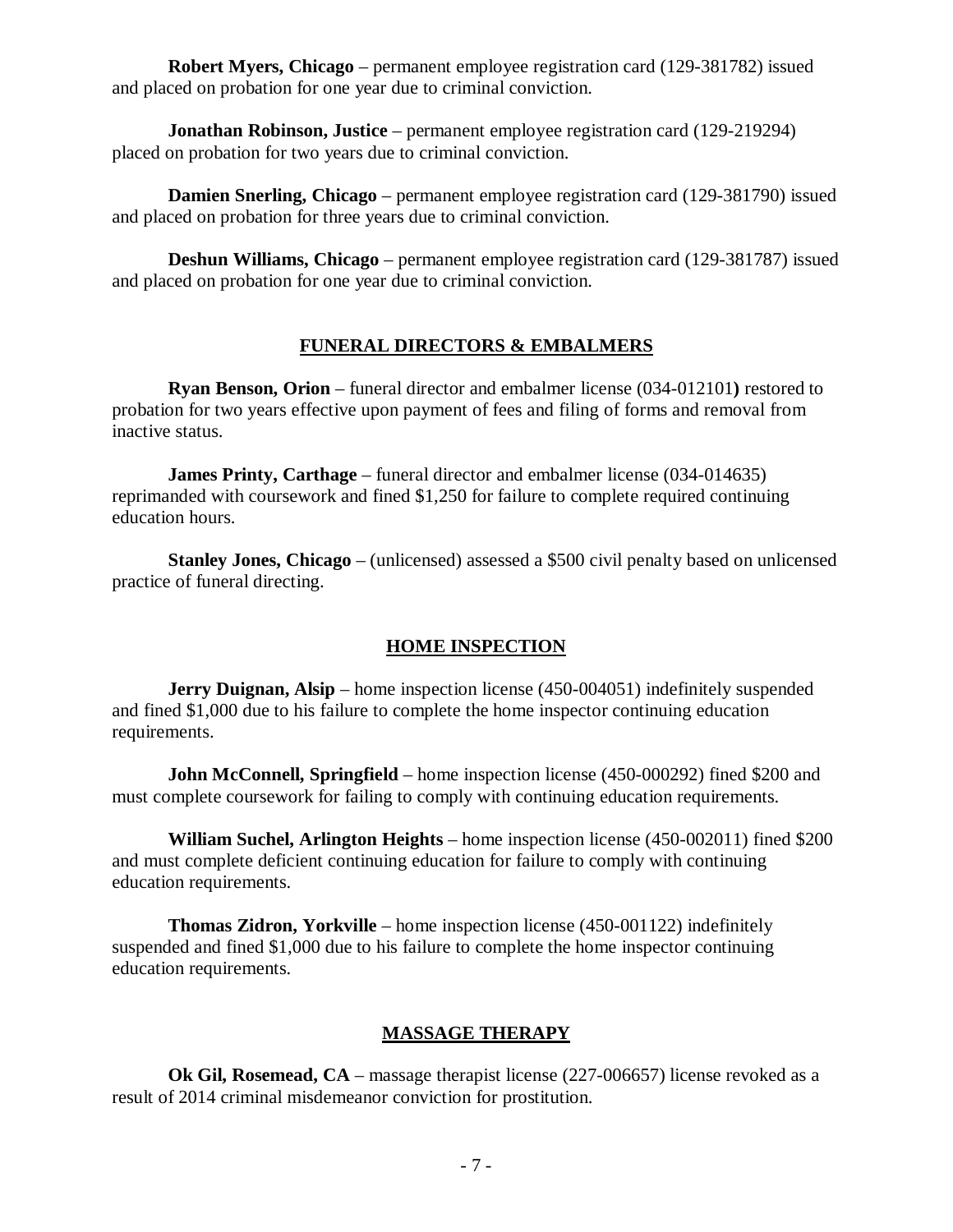**Shannon Wolfe, Cicero** – (unlicensed) ordered to cease and desist the unlicensed practice of massage therapy.

## **MEDICAL**

**Francis Dwan, Westmont** – physician and surgeon license (036-037296) and controlled substance license (336-007720) permanently relinquished due to the surrender of DEA registration.

**Joseph Fanelli, Elmhurst** – physician and surgeon license (036-076000) placed on indefinite probation for a minimum of one year and fined \$3,000 due to a failure to appropriately monitor a patient who was prescribed multiple controlled substances.

**David Footerman, Rockford** – physician and surgeon license (036-083677) placed on indefinite probation for a minimum of three years and fined \$3,000 after he resigned and relinquished his clinical privileges while summarily suspended at OSF Saint Anthony Medical Center.

**Sanford Greenberg, St. Louis, MO** – physician and surgeon license (036-051072) placed in refuse to renew status for sister-state discipline in the state of California.

**Alfreda Hampton, Chicago** – physician and surgeon license (036-071162) reprimanded and fined \$1,000 for failure to timely release medical records.

**Vallie Kaprelian, Appleton, WI** – physician and surgeon license (036-131226) reprimanded for prior discipline in the states of Iowa and Wisconsin.

**Stephen Kaskie, Bonita Springs, FL** – physician and surgeon license (036-059892) placed in refuse to renew status for sister-state discipline in the state of Florida after he exercised influence in a physician-patient relationship for the purpose of engaging the patient in sexual activity. He also committed malpractice and failed to meet prevailing standards of care for his patient; failed to keep legible medical records that justify the course of treatment for his patients; and inappropriately and excessively prescribed controlled substances.

**James Kwako, Santa Barbara, CA** – physician and surgeon license (036-059909) placed in refuse to renew status for sister-state discipline in the state of California.

**Michael Leff, Bellevue, WA** – physician and surgeon license (036-040959) placed in refuse to renew status for sister-state discipline in the state of Washington after he was placed on probation and required to cease treatments of family members, pay a fine, and complete continuing medical education on the subject of medical recordkeeping.

**Peter Lesniewski, Rockville Centre, NY** – physician and surgeon license (036-120290) placed in refuse to renew status for sister-state discipline in the state of New York after he was found guilty of conspiracy to commit mail fraud, wire fraud, and health care fraud; conspiracy to defraud the United States Railroad Retirement Board; health care fraud; mail fraud; and wire fraud.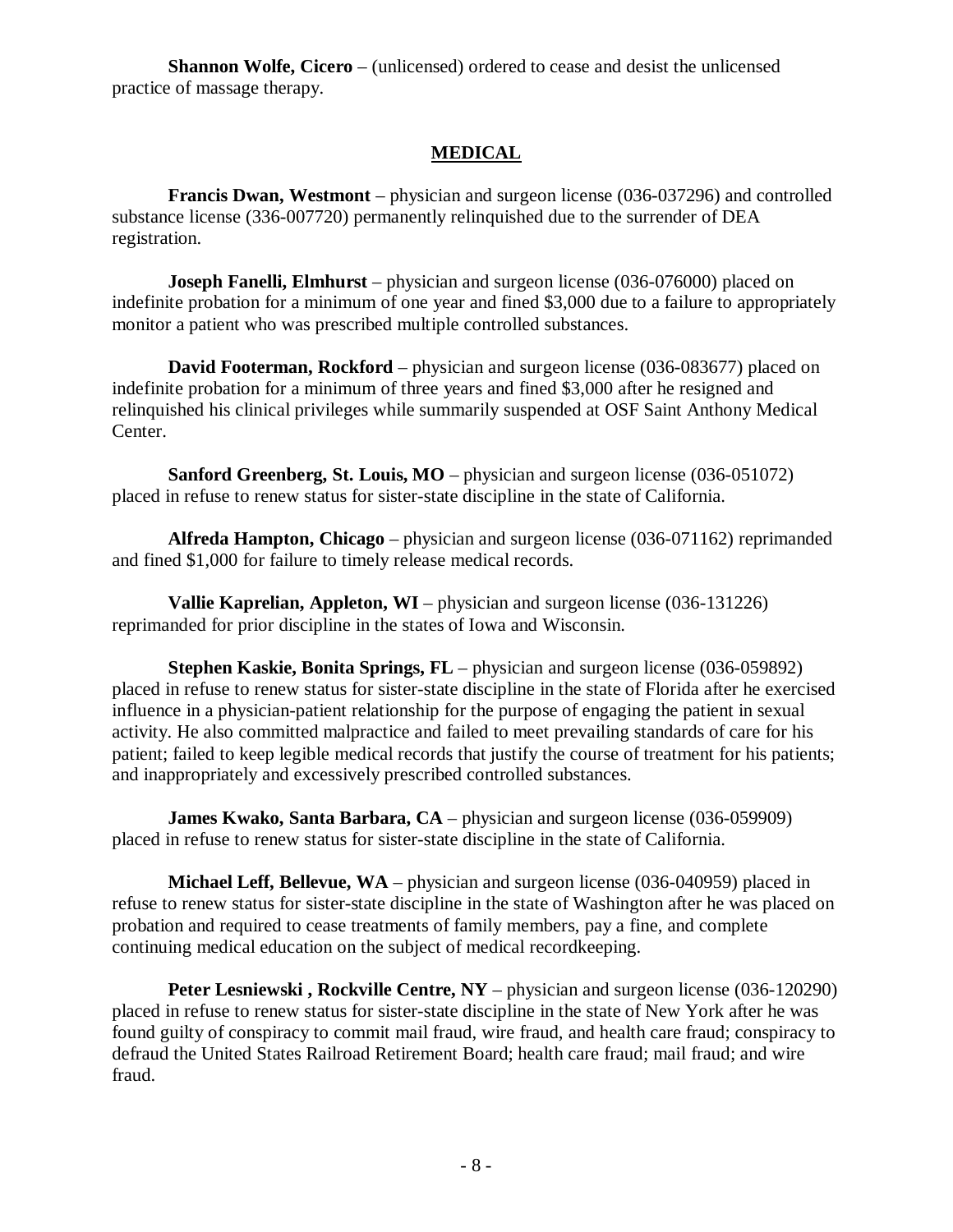**James Lincoln, St. Louis, MO** – physician and surgeon license (036-052201) placed in refuse to renew status for sister-state discipline in the state of New York, where he surrendered his license du to being charged with two counts of misconduct, including practicing medicine with negligence on more than one occasion, and failure to maintain a record for each patient which accurately reflects the evaluation and treatment of the patient.

**Matthew Menet, Arlington, VA** – physician and surgeon license (036-121600) reprimanded with coursework and fined \$2,000 after failed to diagnose a radial head dislocation in a pediatric patient's elbow.

**Aaron Miller, Louisiana, GA** – physician and surgeon license (036-109356) placed on indefinite probation for a minimum of two years after respondent was suspended by his employer for alleged inappropriate and unprofessional behavior.

**Thomas Mitchell, Frisco, TX** – physician and surgeon license (036-107757) placed in refuse to renew status for sister-state discipline in the state of Texas.

**Sukhwinder Multani, Decatur** – physician and surgeon license (036-122597) and controlled substance license (336-084004) temporarily suspended after respondent surrendered his DEA registration for failure to comply with federal requirements.

**Dante Oreta, Greenup, KY** – physician and surgeon license (036-079259) placed in refuse to renew status for sister-state discipline in the state of Kentucky.

**Gavish Patel, Peoria** – physician and surgeon license (036-102163) reprimanded and fined \$2,500 for improperly removing a patient's left kidney instead of an accessory spleen during laparoscopic surgery.

**Juan Rios, Collinsville** – physician and surgeon license (036-058783) revoked due to multiple felony convictions.

**Jamie Salomon, Chicago** – physician and surgeon license (036-057745) placed in refuse to renew status for sister-state discipline in the state of Indiana based on fraud or material deception in the course of professional services by prescribing controlled substances without proper DEA registration.

**Scott Shappard, Quincy** – physician and surgeon license (036-105396) placed in refuse to renew status for sister-state discipline in the state of Idaho after he violated two previous agreements that limited or prohibited him from continuing to treat or prescribe controlled substances for chronic pain.

**Satnam Singh, Grayslake** – physician and surgeon license (036-066228) voluntarily and permanently relinquished for prior discipline by the Illinois Department of Healthcare and Family Services.

**Andrzej Szczepanek, Des Moines, IA** – physician and surgeon license (036-114555) placed on indefinite probation due to a sister-state discipline in the state of Iowa.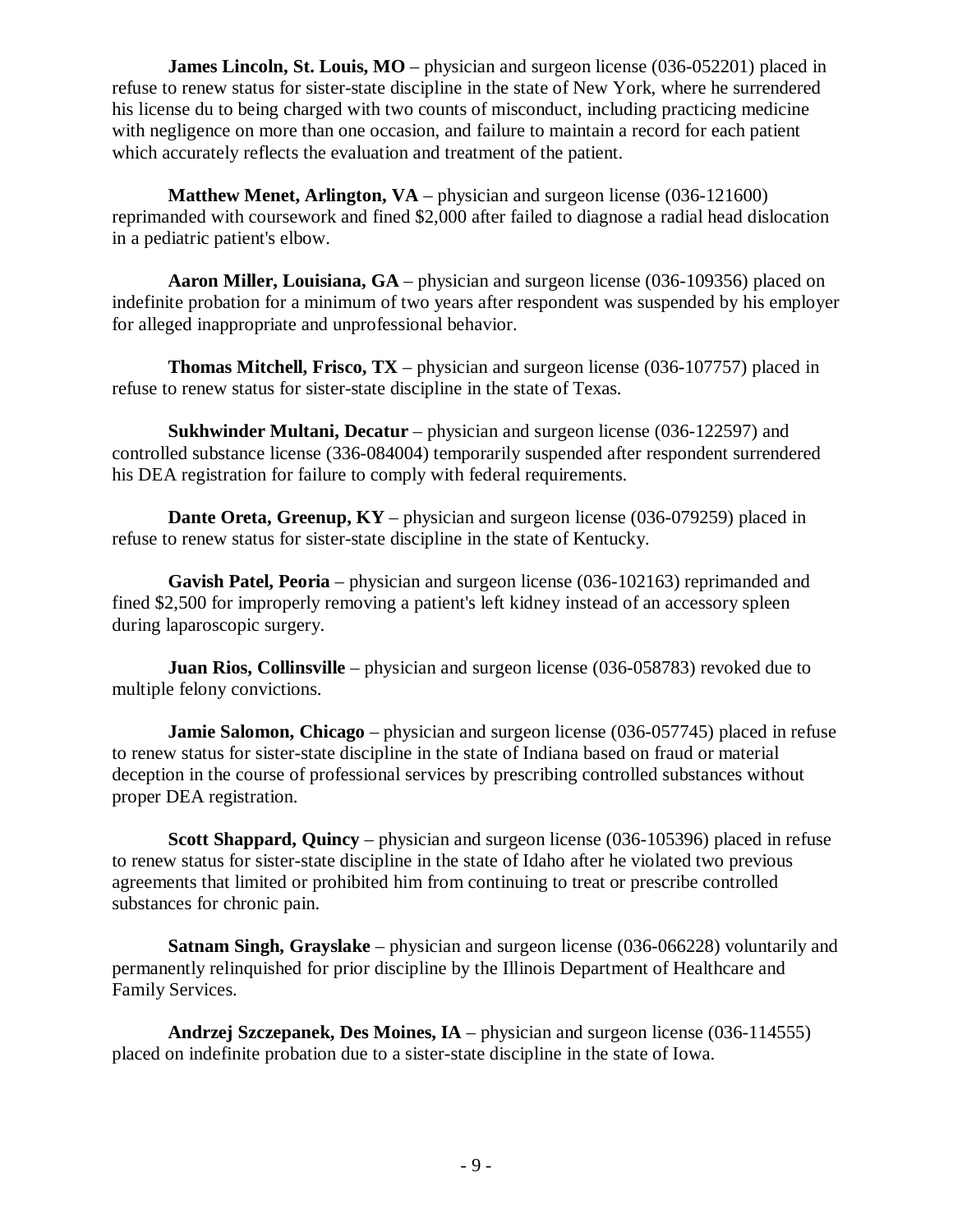**Vathiar Tazudeen, Chicago** – physician and surgeon license (036-061107) suspended for 90 days, followed by indefinite probation for a minimum of three years and fined \$30,000 after committed unprofessional conduct by engaging in a boundary violation with a patient of his practice.

**Hovanes Ter-Zakarian, Los Angeles, CA** – physician and surgeon license (036- 075065) reprimanded due to a sister-state discipline in the state of California.

**Anthony Tucker, Salisbury Mills, NY** – physician and surgeon license (036-086092) reprimanded and fined \$1,500 after he incorrectly interpreted the EKG of an Emergency Department patient.

**Kolala Vasudevamurthy, Indianapolis, IN** – physician and surgeon license (036- 048890) placed on permanent inactive status after an investigation involving inappropriate patient care allegations.

**Rajeshvari Verma, Davenport, IA** – physician and surgeon license (036-063685) placed in refuse to renew status for sister-state discipline in the state of Colorado.

**Ronald Wempen, Evanston** – physician and surgeon license (036-042146) placed in refuse to renew status for sister-state discipline in the state of California based on his surrender of his license after being charged with gross negligence, negligence, failure to maintain adequate medical records, and failure to release medical records upon request.

**Traci Yanke, Scottsdale, AZ** – physician and surgeon license (036-102542) placed in refuse to renew status for sister-state discipline in the state of Arizona after it was determined that she was not safe to practice medicine until she enters into a 90-day residential or inpatient treatment program for health professionals.

**Kim Randall, Lyons** – chiropractic license (038-008867) placed in refuse to renew status after plead guilty in a federal criminal case to willfully attempting to obstruct and impede, by force, the due performance of duties under an order of a court of the United States.

**Raoaa Khadra, Chicago** – temporary medical permit (125-061222) issued and placed on indefinite probation for a minimum of one year after she was dismissed from Residency Program in January 2014.

**Shannan Patterson, Chicago** – temporary medical permit (125-066088) issued with reprimand due to a criminal history in Colorado, including to pleading guilty to Driving While Ability Impaired, a Misdemeanor.

#### **NURSING**

**Donald Bird, Coulterville** – registered nurse license (041-290039) suspended for being more than 30 days delinquent in the payment of child support.

**Adrian Campos, Chicago** – registered nurse license (041-377346) indefinitely suspended for a minimum of one year for diversion of controlled substances from a facility.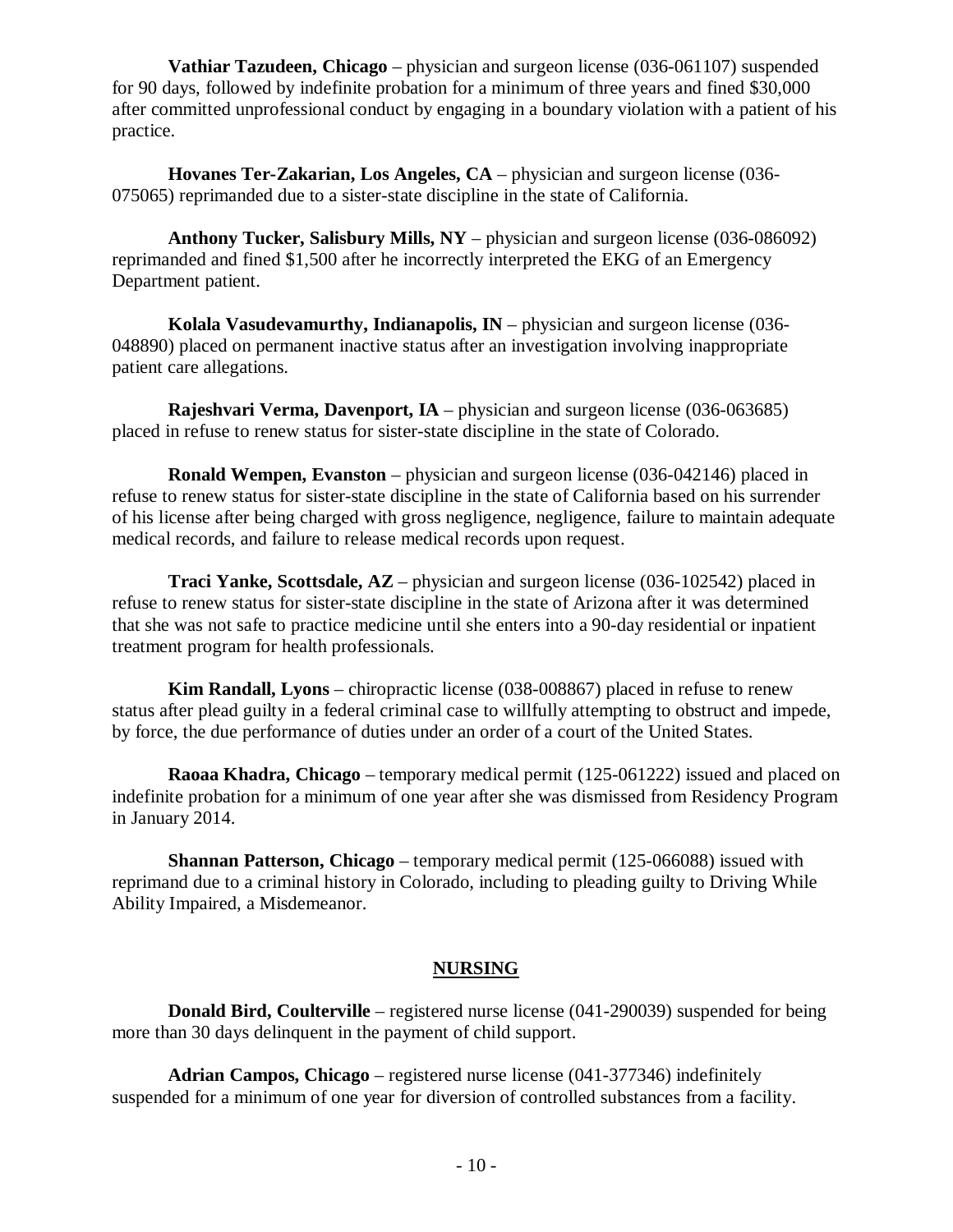**Amy Dau, Davenport, IA** – registered nurse license (041-328733) indefinitely suspended for a minimum of one year for diversion of controlled substances from a facility.

**Violet Ellington, Arlington Heights** – registered nurse license (041-366479) reprimanded for failure to report termination from a facility in the state of Illinois.

**Kenneth Foltz, German Valley** – registered nurse license (041-403656) placed on indefinite probation for a minimum of two years for receiving his third ticket for driving under the influence.

**Jennifer Gill, Batavia** – registered nurse license (041-342478) indefinitely suspended for a minimum of one year for diversion of controlled substances from a facility.

**Janet Koopman, New Lenox** – registered nurse license (041-237829) placed on indefinite probation with work restrictions for a minimum of two years for having failed to comply with medication administration policy and procedure at a facility and having been sentenced to TASC Probation for 24 months for having pled guilty to a Forgery offense.

**Ted Peterson, Rockford** – registered nurse license (041-385987) placed on indefinite probation with work restrictions for a minimum of two years for diversion of controlled substances.

**Jennifer Pudlewski, Woodstock** – registered nurse license (041-330135) automatically, indefinitely suspended for a minimum of 12 months due a violation of probation, for failure to demonstrate compliance with required monthly drug screen.

**Kimberly Roberts, Jerseyville** – registered nurse license (041-388329) placed in refuse to renew status for having failed to report to the Department her termination from a health care institution.

**Matthew Sova, Bonnie** – registered nurse license (041424780) issued and placed on indefinite probation for a minimum of two years for having prior criminal conviction.

**Paula Stanley, St. Elmo** – registered nurse license (041-376087) placed in refuse to renew status for having failed to report to the Department criminal convictions for theft.

**Kym Anderson, Galesburg** – licensed practical nurse license (043-101321) indefinitely suspended due to a diversion of controlled substances.

**Sunshine Boliard, Springfield** – licensed practical nurse license (043-101715) placed in refuse to renew status for having practiced during a period that her license was suspended.

**Nicole Debauche, Wapella** – licensed practical nurse license (043-077448) indefinitely suspended for a minimum of one year for being terminated from several facilities due to controlled substance related issues and for failure to report said terminations to the Department.

**Rachelle Elmore, Pleasant Plains** – licensed practical nurse license (043-074958) indefinitely suspended for a minimum of one year for a positive screen at a facility in the state.

**Lisa Ezell, Brighton** – licensed practical nurse license (043-080655) suspended for being more than 30 days delinquent in the payment of child support.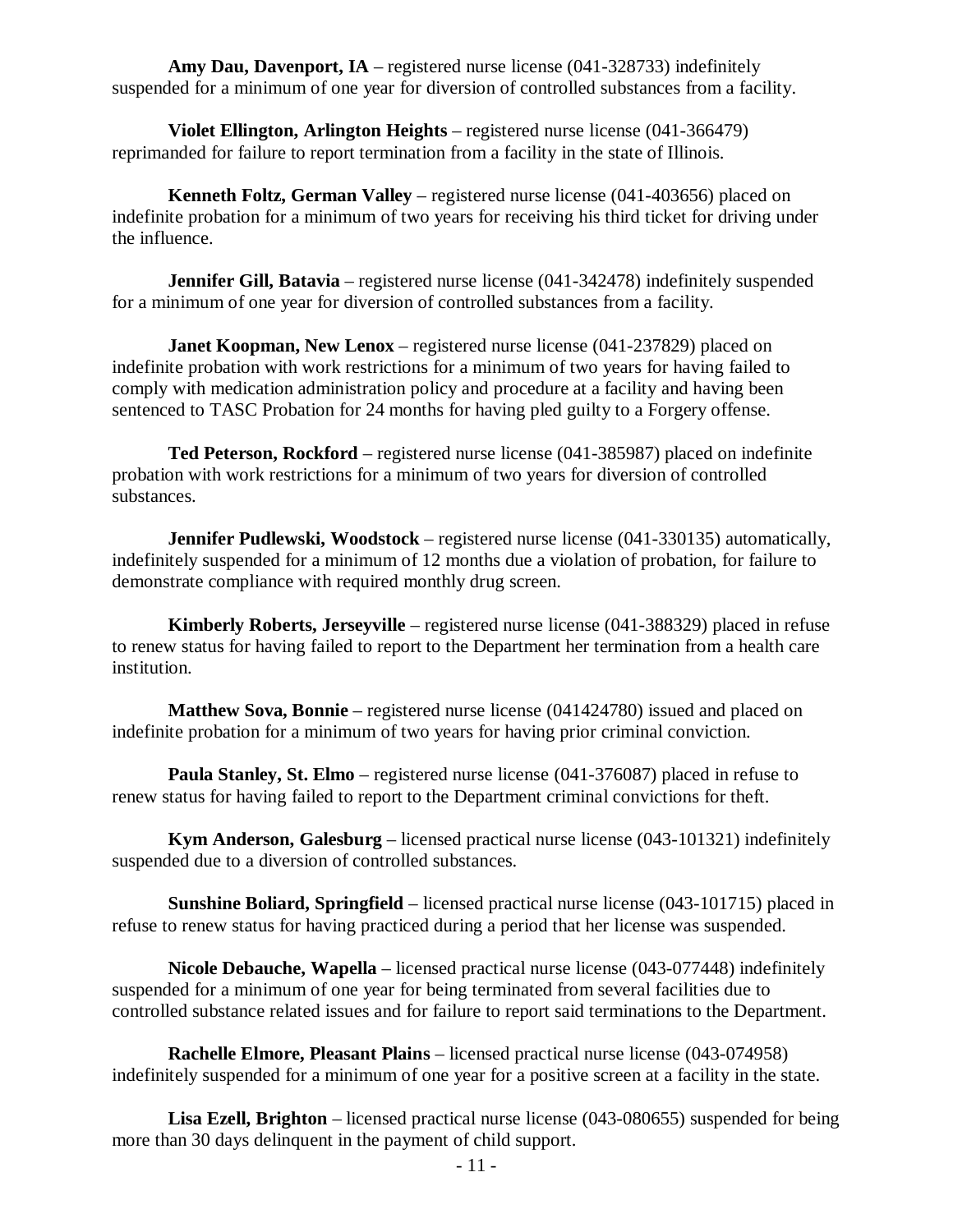**Amy Kelley, Troy** – licensed practical nurse license (043-119545) issued with reprimand for a sister-state discipline.

**Angilina Lang, Kewanee** – licensed practical nurse license (043-113944) placed on indefinite probation with work restrictions for a minimum of two years due to being sentenced to First Offender Probation for possession of controlled substances.

**Holly Logan, Homer Glen** – licensed practical nurse license (043-109808) indefinitely suspended for a minimum of 24 months for pleading guilty to bringing contraband into a penal institution and for crossing professional boundaries with a patient.

**Kimberly Lovett, DeKalb** – licensed practical nurse license (043-113515) placed in refuse to renew status for having been convicted of retail theft and failure to report same.

**Jennifer Pozsgai, Lincoln** – licensed practical nurse license (043-110111) placed on indefinite probation with work restrictions for a minimum of two years due to multiple criminal convictions.

**Tamera Richards, Springfield** – licensed practical nurse license (043-086660) placed in refuse to renew status for a positive screen at a facility in the state.

**Kristina Richardson, Rock Island** – licensed practical nurse license (043-101225) indefinitely suspended for a minimum of one year for having pled guilty to Theft, and having been sentenced to supervision, related to removal of funds from resident's petty cash box.

**Jennifer Wilkerson, Marseilles** – licensed practical nurse license (043-080363) placed on indefinite probation for a minimum of two years for having falsified a prescription, by telephone, to obtain controlled substances.

**James Wilson, Royalton** – licensed practical nurse license (043-057827) revoked after respondent committed an act of resident abuse at a facility in the state, causing the resident to die from a subdural hematoma.

#### **NURSING HOME ADMINISTRATOR**

**Jason Jones, Wood River** – nursing home administrator license (044-010408) placed in refuse to renew status after deficiencies were found during an Illinois Department of Public Health survey. The survey revealed that Respondent failed to prevent verbal abuse and involuntary seclusion of a resident, failed to ensure that the staff reported abuse allegations in a timely manner, and failed to develop and follow an abuse prevention policy.

**Janice Tabor, Greenview** – nursing home administrator license (044-010465) reprimanded for exhibiting unprofessional conduct by failing to have sufficient policies and procedures in place to monitor and treat pressure ulcers for residents.

**Earl Van Dusen, Plainfield** – nursing home administrator license (044-005212) voluntarily surrendered after respondent exhibited unprofessional conduct as shown by inspection violations in an Illinois Department of Public Health.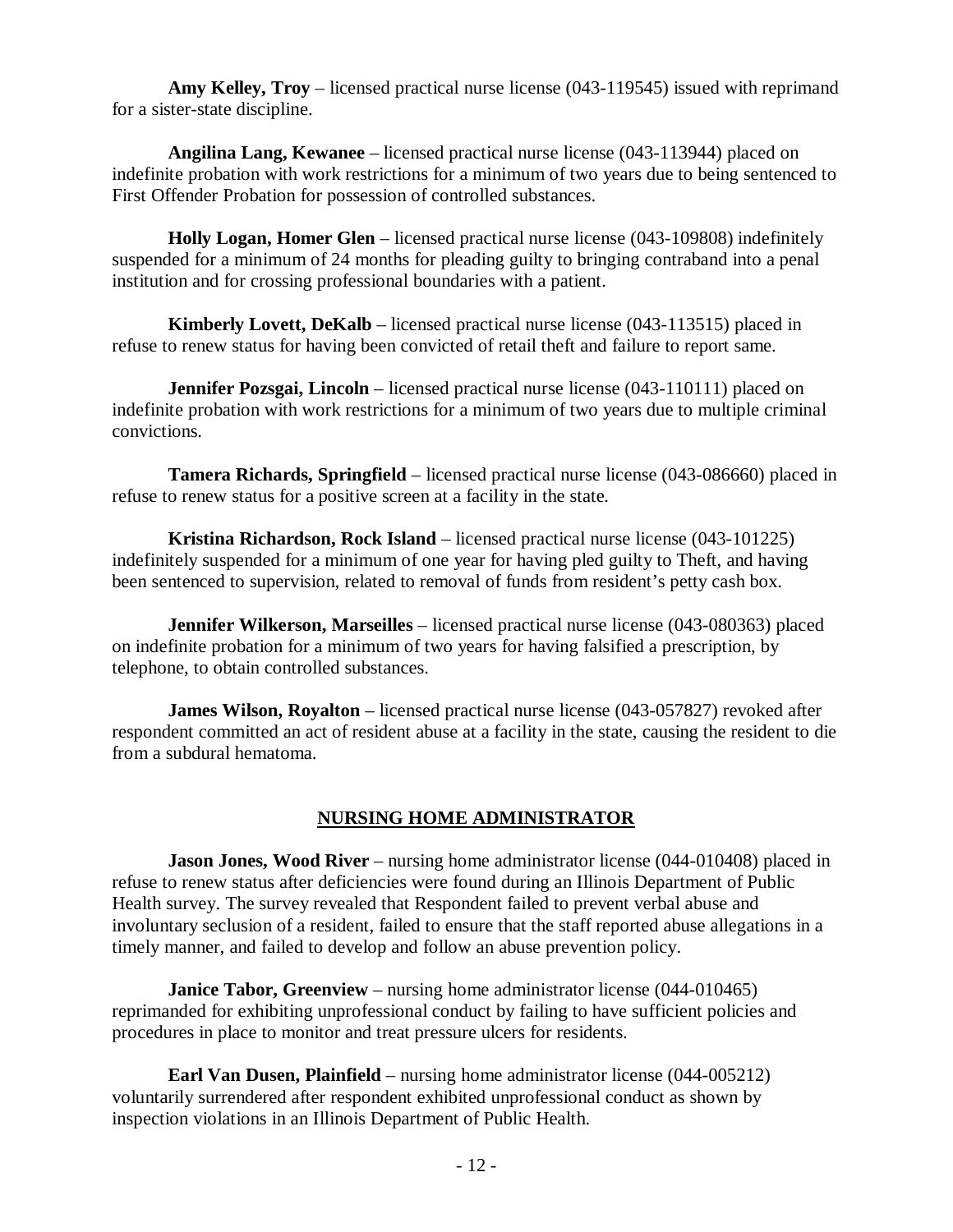# **PHARMACY**

The following individuals' pharmacy technician licenses were placed in refuse to renew status after defaulting on an Illinois Educational Loan:

| 049-127194   |
|--------------|
| 049-216315   |
|              |
|              |
|              |
|              |
|              |
|              |
|              |
|              |
|              |
|              |
|              |
|              |
|              |
|              |
|              |
|              |
|              |
|              |
|              |
|              |
|              |
|              |
| . 049-195043 |

**Rebecca Barsevich, Pingree Grove** – pharmacy technician license (049-206522) revoked for admitting to diverting hydrocodone for personal use from her former employer, Meijer Pharmacy; for failing to report her termination from Meijer Pharmacy to the Department; and for pleading guilty to Unlawful Possession of a Controlled Substance.

**Debra Fortin, Park City** – pharmacy technician license (049-112628) automatically, permanently revoked due to a violation of probation.

**Edgar Guerrero, Chicago** – pharmacy technician license (049-201919) placed on probation for two years for diverting controlled substances from a CVS Pharmacy in Northbrook.

**Ryan Hammel, Decatur** – pharmacy technician license (049-158676) revoked for having diverted controlled substances from his pharmacy employer.

**Princess Holland, Rockford** – pharmacy technician license (049-173719) revoked due to her termination from employment as a pharmacy technician at Kmart Pharmacy after she admitted to falsifying her work time cards on more than one occasion and failed to report said termination to the Department.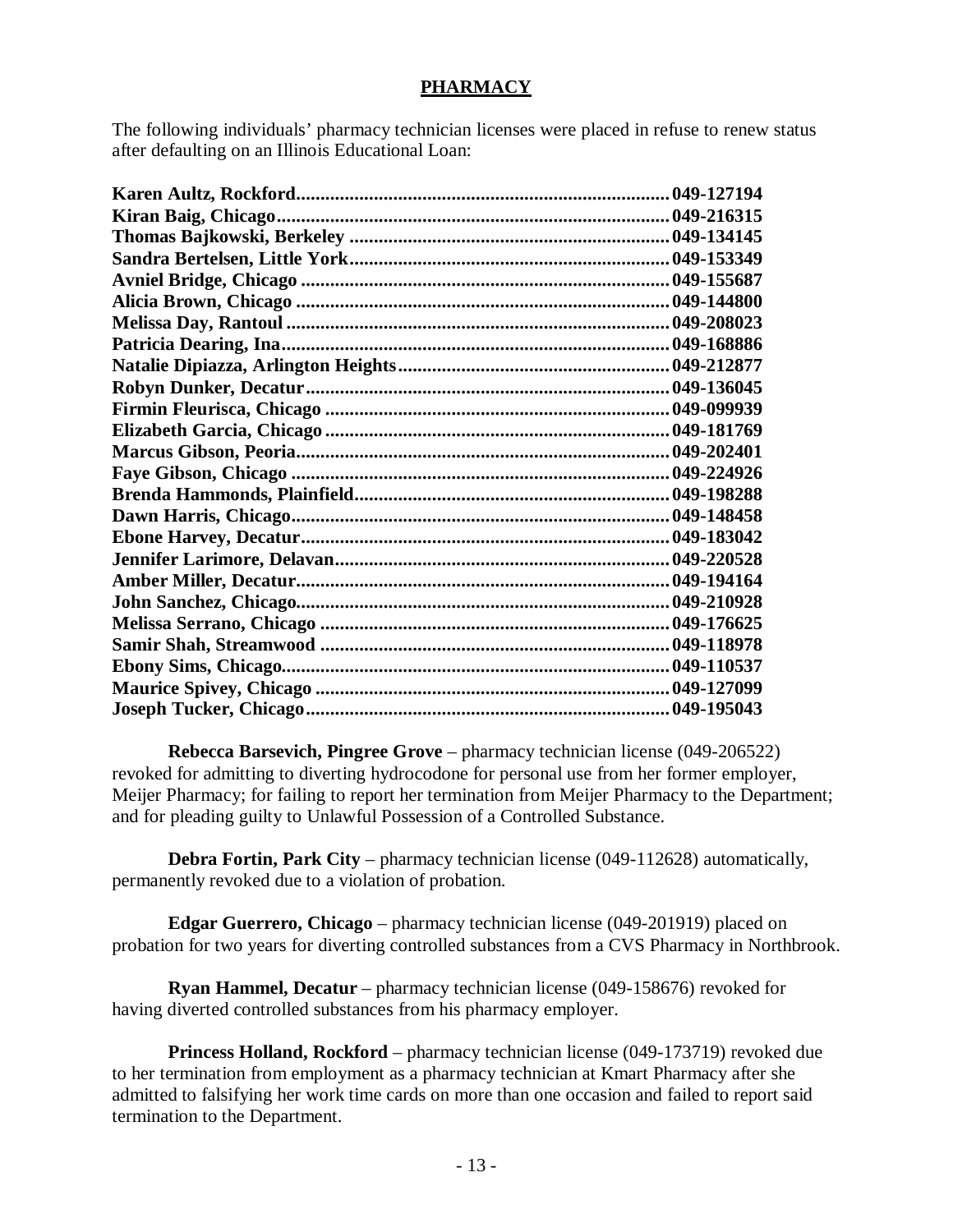**Kyle Holloman, Rosiclare** – pharmacy technician license (049-213442) suspended for being more than 30 days delinquent in the payment of child support.

**Kelly Rogers, Stonefort** – pharmacy technician license (049-201779) license reprimanded for diverting hydrocodone from Wal-Mart.

**Sydney Smith, Carterville** – pharmacy technician license (049-215191) placed in refuse to renew status for altering her own prescription by raising the quantity; termination from Walgreens, and receiving supervision on a Class A Misdemeanor of driving under the influence.

**Jean Williams, Dolton** – pharmacy technician license (049-133667) placed on indefinite probation for a minimum of one year for diverting controlled substances from Williams' former pharmacy employer.

**Charles Brown, Marion** – pharmacist license (051-037091) restored and to remain on permanent inactive status.

**Jagga Grandhi, Long Grove** – pharmacist license (051-034034) restored to indefinite probation for a minimum of two years.

**Advantage Pharmacy, Hattiesburg, MS** – pharmacy license (054-018189) issued and placed on indefinite probation for a minimum of 12 months and fined \$5,000 due to receiving a sister-state discipline in the state of Mississippi for improper record keeping and loss of controlled substances.

**Johnsons Pharmacy, Spring Valley** – pharmacy license (054-006644) fined \$5,000 after inspection violations were found.

# **PODIATRY**

**Douglas Solway, Morton Grove** – podiatry license (016-004625) reprimanded for mistakenly performing a wrong site decompression osteotomy surgical procedure on one of his patient's metatarsals.

#### **PROFESSIONAL COUNSELORS**

**Jamie Grant-Ramberger, Clarksville, TN** – professional counselor license (178- 004030) permanently surrendered for failure to complete the required continuing education hours for the renewal period.

**Maria August, Palos Park** – clinical professional counselor license (180-001090) permanently surrendered after not completing the necessary continuing education hours required to maintain a license.

**Shari Ramsey, Loves Park** – clinical professional counselor license (180-005053) reprimanded and fined \$750 for failing to complete the necessary continuing education hours required.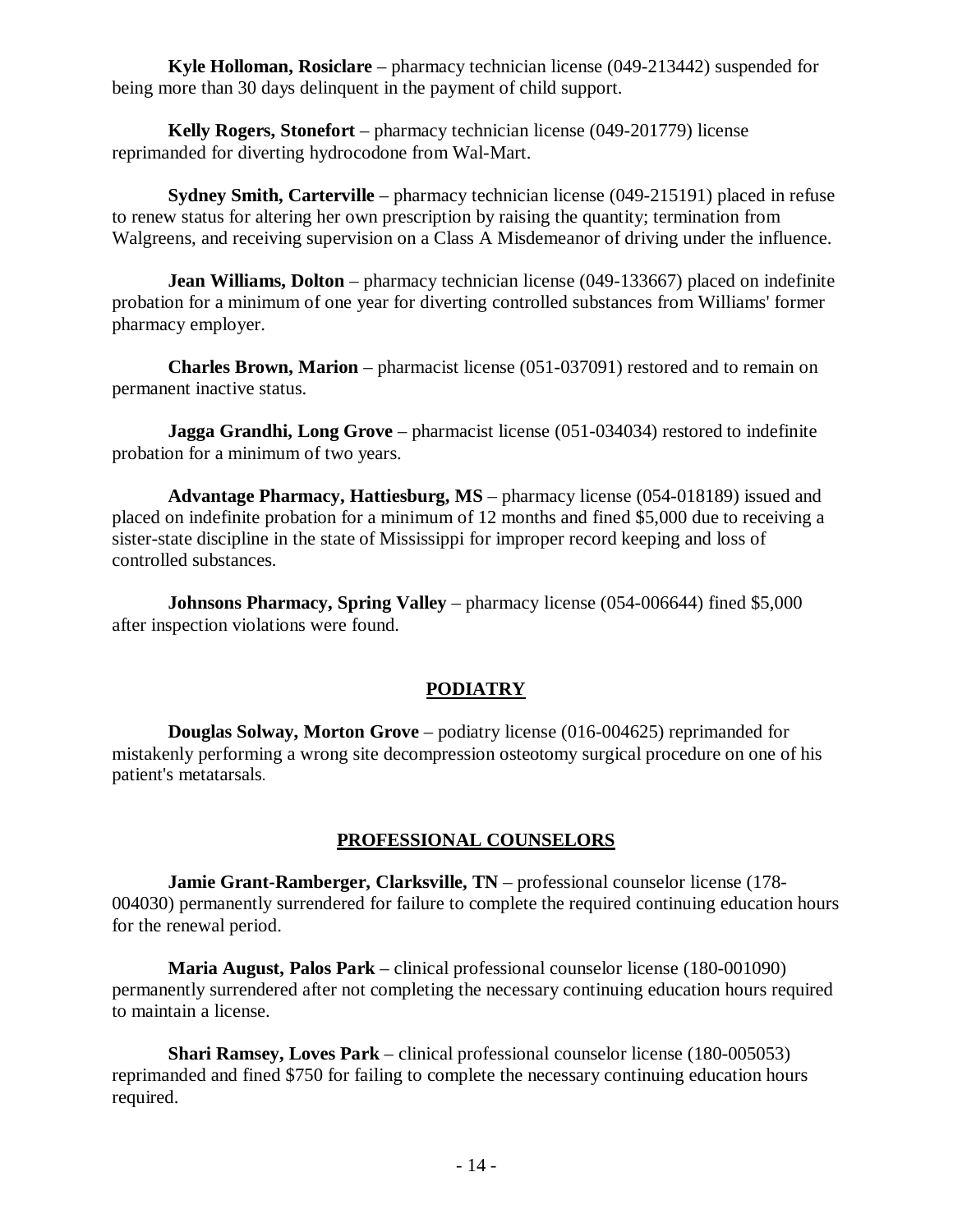**Terry Strickland, Sturtevant, WI** – clinical professional counselor license (180- 003729) indefinitely suspended for a minimum of 30 days and fined \$2,750 for failing to complete the necessary continuing education hours required to maintain a license.

#### **REAL ESTATE**

**Peter Dravilas, South Barrington** – real estate managing broker license (471-005186) automatically, indefinitely suspended for a minimum of three years for violating the terms of an order.

**Brendolyn Glover, Chicago** – real estate managing broker license (471-009965) placed on probation for two years due to felony conviction.

**Eric Mundy, Chicago** – real estate managing broker license (471-003294) placed in refuse to renew status due to his failure to maintain accurate or complete escrow and business records and failure to properly manage The Lake Shore Drive Group.

**Catherine Shain, Skokie** – real estate leasing agent license (473-014049) issued and placed on probation for one year due to her past criminal conviction.

**George Dravilas, Addison** – real estate salesperson license (476-373491) automatically, indefinitely suspended for a minimum of three years for violating the terms of an order.

#### **RESPIRATORY CARE**

**Megan Kelly, Peoria** – respiratory care practitioner license (194-009773) issued with reprimand due to guilty plea and conviction for Official Misconduct, a Class 3 Felony.

**Rachel Sweet, Hammond, IN** – respiratory care practitioner license (194-007332) reprimanded for improper charting.

#### **ROOFING CONTRACTORS**

**CL Campbell Construction, Jacksonville** – roofing contractor license (104-015328) reprimanded and fined \$2,000 for practicing outside the scope of their limited roofing license.

**Hammer It Construction, Freeport** – roofing contractor license (104-016836) issued and placed on probation for one year and **Dustin Wilkinson, Freeport** – roofing qualifying party designation license (105-007007) issued with conditions based on felony conviction.

**Andrzej Pozniak, Chicago** – roofing contractor license (104-012504) placed on indefinite probation, may not petition to restore until December 6, 2016 and cannot transfer qualifying party designation during probation based on sister-state discipline.

**CR Ebert Jr., Inc., North Chicago** – (unlicensed) ordered to cease and desist the unlicensed practice of roofing contracting.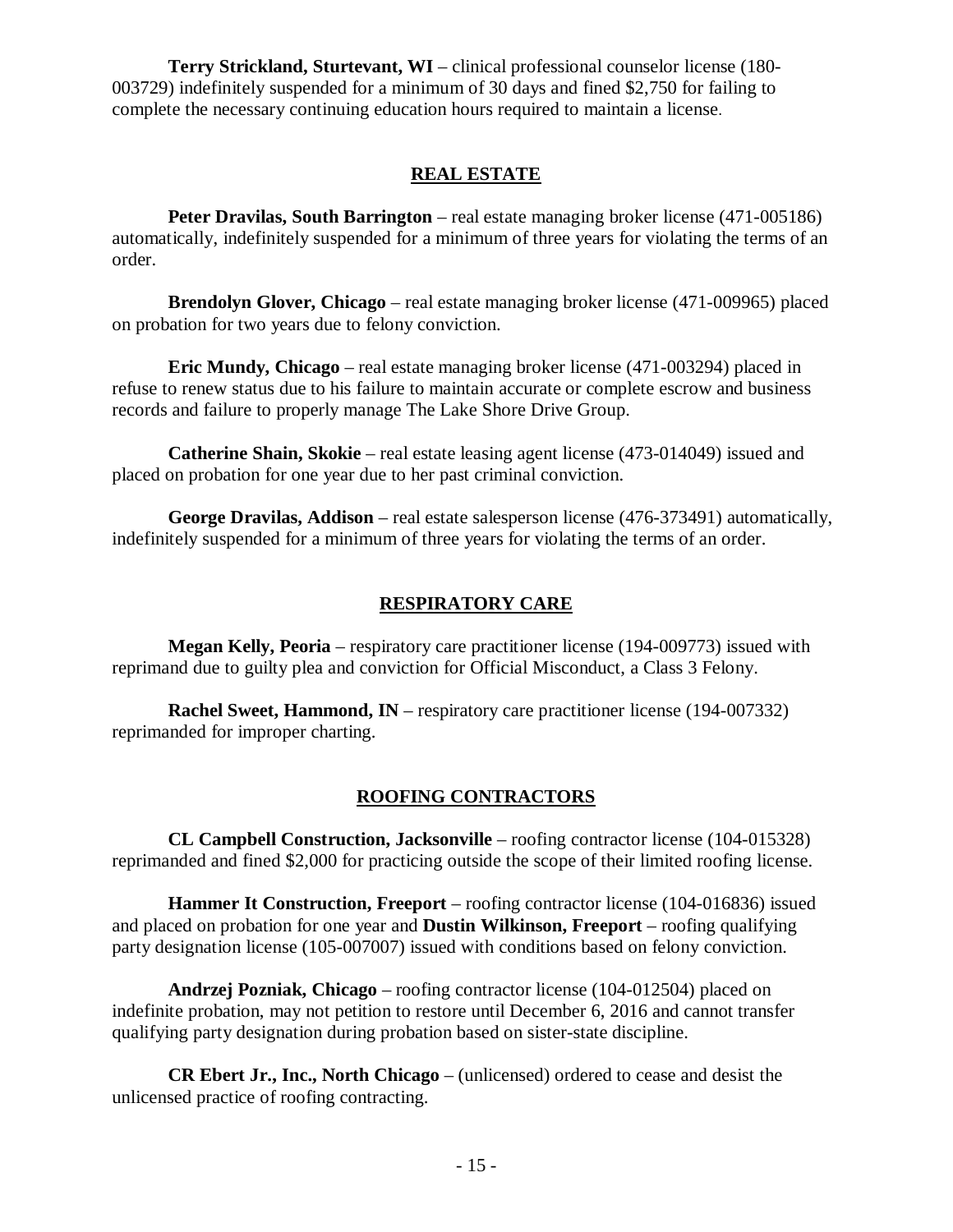**El Centro Construction, Chicago** – (unlicensed) and **Emmanuel Remodeling, Chicago** – (unlicensed) both ordered to cease and desist the unlicensed practice of roofing contracting.

**Fredy's Construction, Beach Park** – (unlicensed) ordered to cease and desist the unlicensed practice of roofing contracting.

**Gizmo Construction, Hardwood Heights** – (unlicensed) ordered to cease and desist the unlicensed practice of roofing contracting.

**Alan Lembke, Darien** – (unlicensed) ordered to cease and desist the unlicensed practice of roofing contracting and assessed a \$2,500 civil penalty.

**Mike's Remodelling & Construction, Park City** – (unlicensed) ordered to cease and desist the unlicensed practice of roofing contracting.

**N & O Construction Company, Chicago** – (unlicensed) ordered to cease and desist the unlicensed practice of roofing contracting.

**North Star Roofing Inc., Forest Park, GA** – (unlicensed) ordered to cease and desist the unlicensed practice of roofing contracting.

**Zimax Construction Inc., Chicago** – (unlicensed) ordered to cease and desist the unlicensed practice of roofing contracting.

# **SHORTHAND REPORTING**

**Sherlene Branscomb, Chicago** – certified shorthand reporter license (084-003910) indefinitely suspended for a minimum of two years after practiced on a non-renewed license and for unprofessional conduct.

# **SOCIAL WORK**

**Diane Phillips, St. Louis** – clinical social worker license (149-008901) reprimanded for being terminated by her employer for failure to comply with its consumer service standards.

# **WHOLESALE DRUG DISTRIBUTORS**

**Respa Pharmaceuticals, Inc., Addison** – wholesale drug distributor license (004-001763) placed on probation for three years and fined \$10,000 after hindering an authorized pharmacy inspector from inspecting the business premises and documenting the inspection, and did not allow undeterred access to Department investigators.